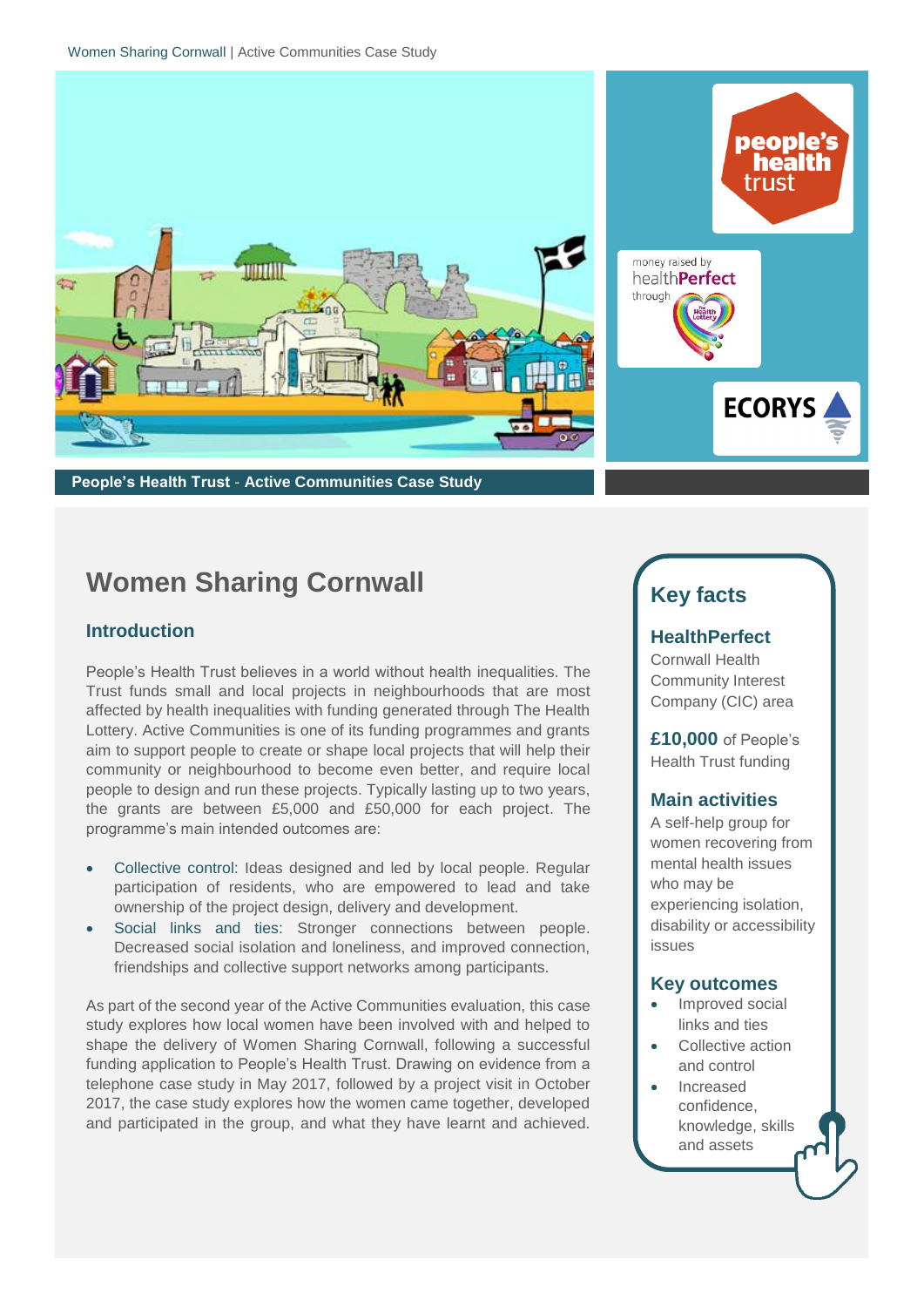#### **About the project**

Women Sharing Cornwall is a self-help group for women experiencing poor mental health in St Austell. There is a need for more services to support mental health in the St Austell area. Over the past decade, due to local budget cuts, the local mental health provision has dwindled, and many of the statutory services have ended or have waiting lists. The group project began as an NHS group, but statutory funding ceased in 2007 and, since then, it has been supported through various local funding pots. People's Health Trust funded Women Sharing Cornwall in October 2016 for two years to October 2018 through its Active Communities programme.

The group meets weekly, offering support for to up to 12 women from the local community whom either are involved with – or are no longer engaging with – mental health services. The purpose of the group is to provide participants with the opportunity to come together and take part in different activities to help them improve their mental health and find a source of support in a safe space where they do not feel judged or labelled. There is a paid facilitator, whose role is to support the group in developing activities, and managing the diverse needs of individuals and the group to maintain the safe and caring environment.

#### **How are local people shaping and leading the project?**

The participants are involved in all aspects of running the group; for example, one person deals with the finances, and another does the paperwork. Others were involved in the decision-making process when developing the project. They helped to arrange the advertisement for the facilitator post and they discussed, as a group, which candidates to shortlist. Two group members were then responsible for interviewing the applicants and providing feedback to the wider group so that they could discuss which candidate to choose. This process was important because it gave participants the opportunity to communicate their views and share their preferences, to ensure they appointed the most suitable facilitator for the group.

#### "I think the most crucial thing [with the process] was that everybody was encouraged to own their thoughts and opinions." (Participant)

Participants have continued to design and develop the activities for Women Sharing Cornwall, and the facilitator supports the group's discussion and negotiation process to ensure the activities are appropriate for the diverse needs of the group. This is particularly important given that many of the group members also experience poor physical health alongside their mental health problems, so there are many things to consider to ensure an inclusive and supportive environment.

#### "I facilitate the process, to enable group members to explore and say what they want to do, and then I help them to make that happen." (Project staff)

The group has built processes into their sessions to ensure that participants have the opportunity to suggest ideas for activities. At the beginning of each session, they talk about what they are doing, if they have any news or relevant information that they have seen, or if they have any thoughts or suggestions for activities. Sometimes, 'guest' facilitators are brought in to run a particular activity, ensuring expertise in activities such as IT skills or arts and crafts, so the group will decide collectively who they will contact for these activities.

"I facilitate the process, to enable group members to explore and say what they want to do, and then I help them to make that happen."

(Project staff)

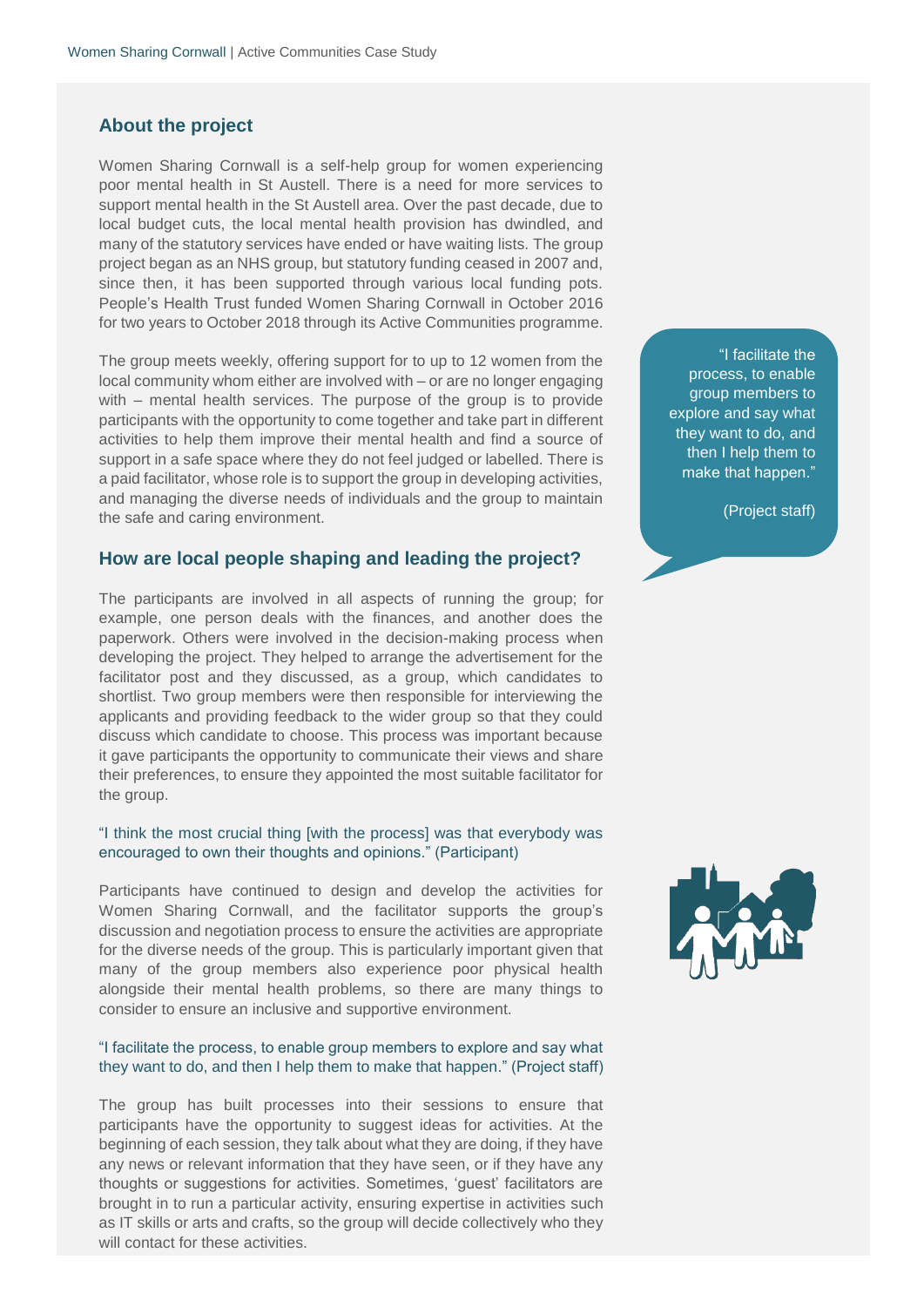The informal nature of deciding on activities encourages the participants to discuss their views and opinions openly.

"All of the decisions are collectively made; somebody might put an idea up and then everyone else puts their thoughts that are either for or against, and then we all come to a collective decision." (Participant)

Given the need to balance individuals' different needs and to ensure a comfortable environment for the women, the group had a series of discussions to develop a set of group guidelines which they use and abide by. The group guidelines emphasise the importance of total confidentiality, respect and tolerance for all participants, and trying not to use any words or phrases that could be considered offensive to other members of the group. Although these guidelines cover all activities held through Women Sharing Cornwall, they are useful for the design and development of activities because they promote an inclusive dynamic. However, reaching an agreement on different aspects of the project can be quite timeconsuming because of the need to manage risks.

#### "It can take quite a lot of time [to decide on activities] sometimes, because members have such varied and sometimes conflicting needs, aspirations and abilities." (Project staff)

The interviews highlighted that their approach generally worked well; one participant contrasted the design of the group with a statutory mental health group that she attended, and said that she really valued how Women Sharing Cornwall gave participants the platform to decide the activities that they wanted to do.

"Sometimes [with the statutory group] it could be a bit too structured; you don't really have anything to do with the decision-making." (Participant)

#### **What has the project achieved?**

#### **Improved social links and ties**

By bringing people together to help each other with their mental health, the group has enabled the participants **to develop better support networks** in a number of ways. The group recently decided to build a 'Buddy' programme into the design of the project, which involves an existing member of the group becoming 'buddies' with a new member. The two participants will meet for a coffee prior to the first group meeting, to discuss the group and to see if there is anything the person might need help or support with. As one participant highlighted, the 'Buddy' programme helps to settle new participants in and make them feel both comfortable and included:

#### "[The buddy role involves] support[ing] them in their first group by being there to offer reassurance or whatever is needed." (Participant)

More generally, the women support each other within the group setting. The group's facilitator highlighted that if one of the participants is experiencing a problem, often the rest of the group are able to provide some insights or solutions from their own experiences.

"They are coming together, and supporting each other. They learn from each other quite a lot." (Project lead/facilitator)

"All of the decisions are collectively made; somebody might put an idea up and then everyone else puts their thoughts that are either for or against, and then we all come to a collective decision."

(Participant)

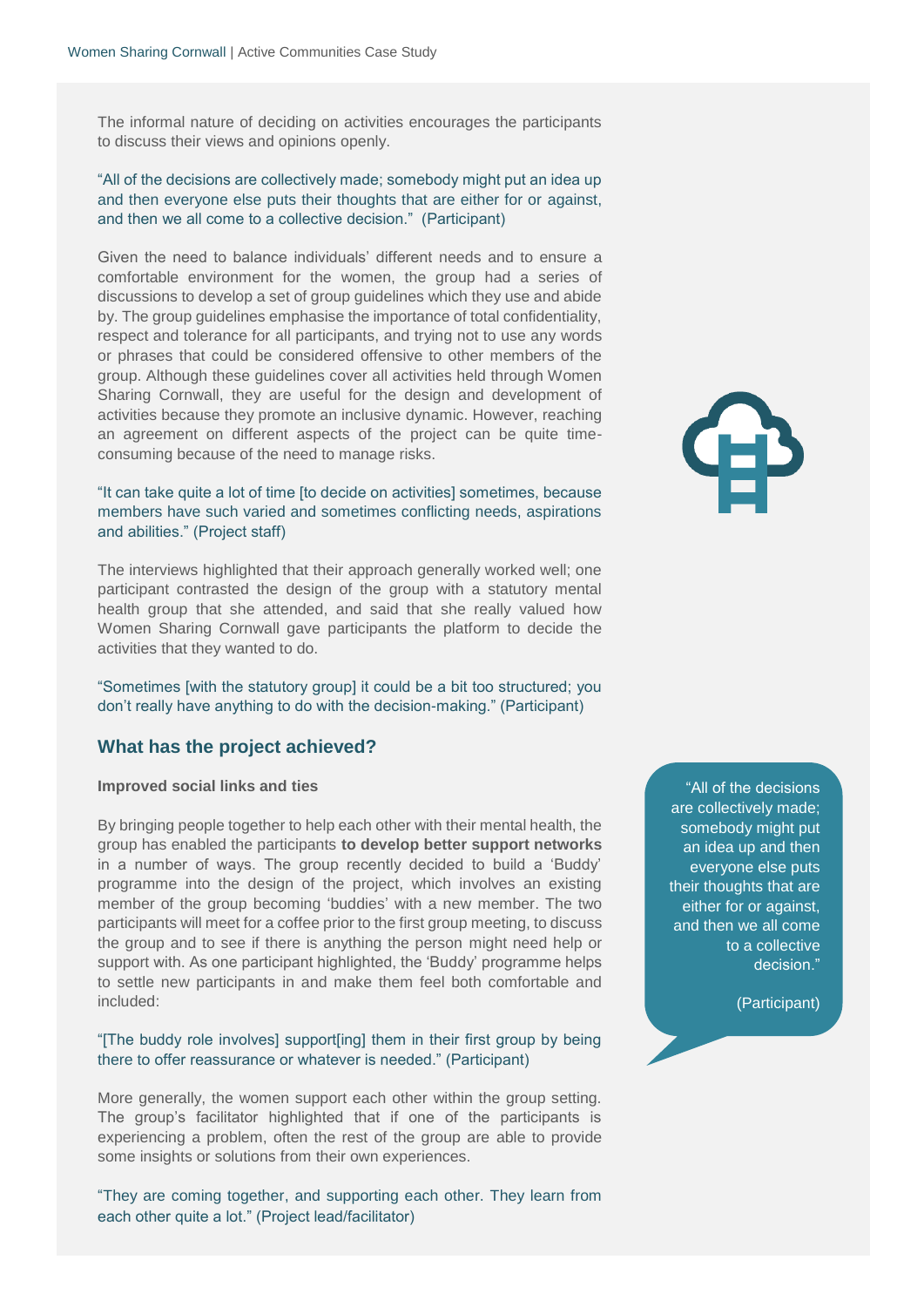"We just support each other, really." (Participant)

#### "Our group has a real sense of empathy and there are many times we have all shared and solved our problems within the group." (Participant)

Many women have also met outside of the group setting to take part in other activities, such as swimming trips, going to the cinema or for a meal, as well as visiting some local gardens, indicating that the project has helped some women to **develop new friendships and increase their social connectedness**. For example, one participant felt that Women Sharing Cornwall has been "essential" in making her feel **less socially isolated.** She noted that attending helped her to feel more comfortable in social situations, by helping to improve her interaction, talking and listening skills.

**Stronger social connections between different groups** have also developed, as the project has also recruited younger people to join. This has helped to increase the diversity of the group and bring some new perspectives. One participant felt that including younger women in the group gives it a 'real spark', as it brings in fresh ideas for activities they could take part in.

#### **Collective action and control**

Throughout the course of the project, participants have continued to put forward their views and discuss options for what activities the group should do. Although collective decision-making was been a feature of the group that pre-dated the Active Communities grant, the terms of the funding programme have encouraged participants to continue to **feel empowered to take lead of the project.** 

"I think that it's very important for us to make the decisions, because it empowers us. As a group, we all feel involved and empowered, because we are doing it ourselves." (Participant)

The facilitator highlighted that the grant from People's Health Trust has been important in enabling the participants to have a voice in deciding the ongoing delivery of the project:

"It's 100% important [for the women to make the decisions]. It's completely essential. They would not have gone for the grant if it hadn't been an option [to have had the power for group decision-making]." (Project staff)

Members have reported feeling more empowered since the group moved into their new premises in the autumn. When the initial set of case study consultations were conducted, the group was based in an NHS community building and, under the terms of agreement, they could only have one designated key holder (the facilitator) who had to be present for every meeting. The new premises does not have this requirement allowing the group to hold multiple sets of keys between them. The facilitator highlighted that this led to participants taking **ownership of the project**:

"[In the old premises] none of the group were allowed to be there without me being there… [but being in the new premises, with more than one key] gives them more control." (Project staff)

"They are coming together, and supporting each other. They learn from each other quite a lot."

> (Project lead/ facilitator)

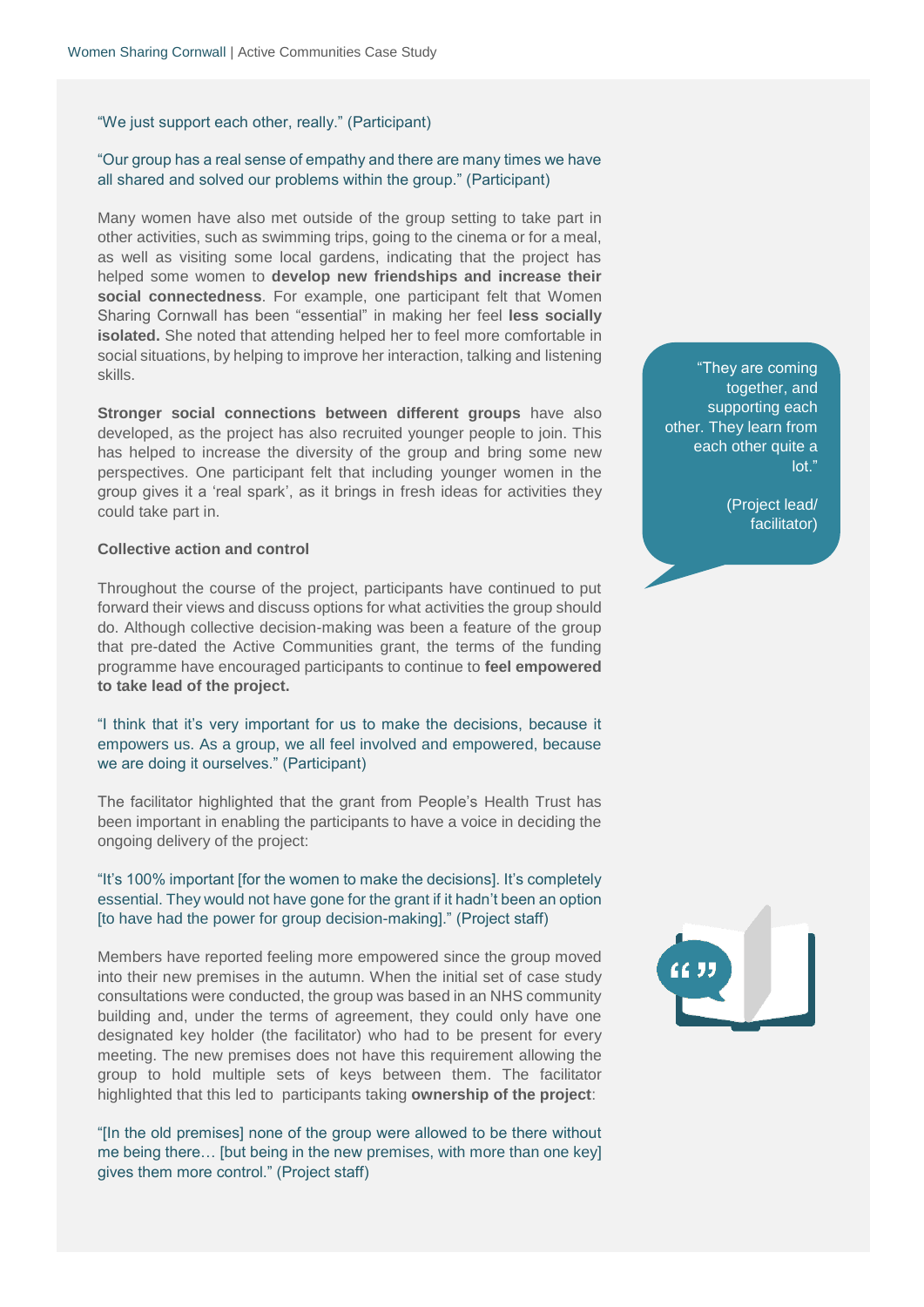Although the move itself was quite challenging and a big change for some participants, there is a sense of **increased collective aspiration** amongst the group, for example to branch out into new types of activities. The group has been inspired by the potential the new space offers for a wider range of activities. Some they have already discussed include cooking, baking or yoga, as well as potentially hosting some fundraising events.

Although the group has existed for more than ten years, it has evolved into something that, according to interviewees, is unlike other mental health provisions in the area. Not only does the project accept people through GP referrals, but it also allows people to self-refer. This means that people who may have disengaged from statutory services, or who do not meet the thresholds for statutory support, can still access some levels of mental health support. Although this is not a direct outcome of the Active Communities-funded project (as the referral routes had been in place prior to the grant), the funding from People's Health Trust has helped to sustain a **project that reflects local needs** and provides **better local activities and services**.

"There are no groups in the village that offer support for people experiencing mental health or wellbeing issues. I rely on the resources of [Women Sharing Cornwall] to talk, to share, to listen, to support others and to problem solve." (Participant)

#### **Improved confidence, knowledge and skills**

The sessions are structured so that participants are free to speak, as long as they abide by the group's guidelines, which has been very important in terms of providing a safe and comfortable environment for people to put their views across share their views. There is evidence of participants developing increased self-confidence to express themselves as a result of this format. One participant said that the group project enabled her to speak confidently in a group setting, helping her feel more relaxed and supported. This was a in contrast to other groups that she had attended in the past:

#### "It [the project] gives you the confidence to put your point of view across, and makes you feel part of the decision-making. If you go to the NHSfunded projects, then you find that the decisions are made for you." (Participant)

Taking part in the diverse selection of activities Women Sharing Cornwall offers has enabled people to increase their **project-based knowledge and skills** in a range of areas. Not only has this helped them in practical terms (for example, one person has taken the skills gained from a session on business start-ups and applied them to her own business), but it has also helped to increase participants' self-esteem as they discover new talents. As the facilitator highlighted:

#### "When they take on a new skill or experience, it builds [their] self-esteem. This has been quite valuable." (Project staff)

The group's decision-making process has helped to improve participants' communications skills, both in terms of negotiation and balancing different people's views and requests. This has not only had an impact on participants' personal development and skills, but it has also helped maintain a safe environment at group level.



"It [the project] gives you the confidence to put your point of view across, and makes you feel part of the decision-making. If you go to the NHSfunded projects, then you find that the decisions are made for you."

(Participant)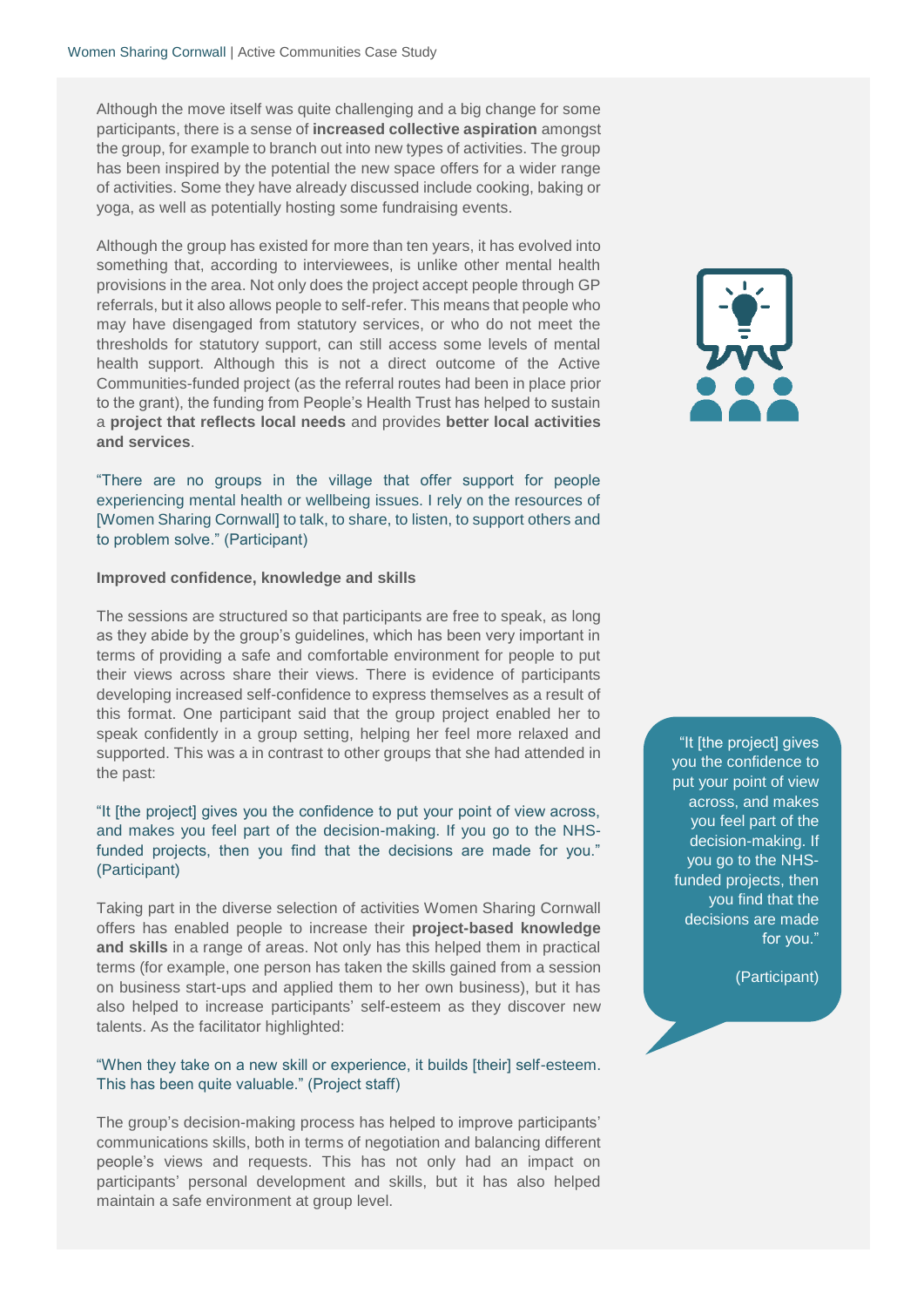*"*That they make [the] decisions is really, really important. I think it builds self-esteem and self-respect, and it builds up new understandings of the processes involved in decision-making. And that's both personal and organisational [impact]." (Project staff)

**Taking control of the project** has been important for some of the women, enabling them to develop **leadership skills and coping strategies**. One participant highlighted that making decisions and taking responsibility at the project had helped her with her communication skills (both listening to others and sharing her thoughts), provided her with organisational skills and improved her perseverance when managing different challenges in other aspects of her daily life.

The participants also provide re-assurance for one another and facilitate **increased access to assets** and other resources. For example, one participant highlighted that the group brought in a specialist facilitator for a session who taught them about business start-ups.

#### "Something like that [the business start-up session], I wouldn't have done it on my own, but because it was just our group, it was much easier." (Participant)

Additionally, the trips that the women are organising outside of the group session (such as the meals, or the swimming trips) have enabled more of the women to access local community assets that they might not have used without the group. The facilitator highlighted that some of the trips would have been a "big deal" to some of the women because they are things that they would not have normally felt comfortable doing. For example, one participant highlighted that although going out and trying out new activities pushed her out of her "comfort zone", it was **beneficial to her mental health** because it made her focus on other things, and she felt accomplished once she had completed them. Utilising community assets has also helped participants' friendships to strengthen and endure outside of the group setting.

#### **Longer-term outcomes**

There was not much evidence of longer-term outcomes at this stage but, for some, the project has increased their confidence to participate in new activities that might previously have sat outside of their comfort zone. For some, this has led to a sense of accomplishment and pride. For others, it has enabled them to access wider community resources that they would have otherwise not accessed, indirectly providing **increased support for educational achievements**. For example, one participant highlighted the confidence she has gained through the group, which convinced her to return to college:

#### "I feel my experiences in the women's group have given me the tools to go to college and return to something which I really enjoy." (Participant)

The group have also held early discussions about how to get involved in wider community activities, with plans to link up with other organisations in the local area. Examples of potential avenues for the group to explore include helping support a new women's health group that is run at some local community gardens, or supporting a food bank project by providing fresh produce from their allotment. Not only is this an opportunity to build up participants' skills and knowledge in other areas, it is also an opportunity to engage with other local community projects and meet other individuals.

"I feel my experiences in the women's group have given me the tools to go to college and return to something which I really enjoy."

(Participant)

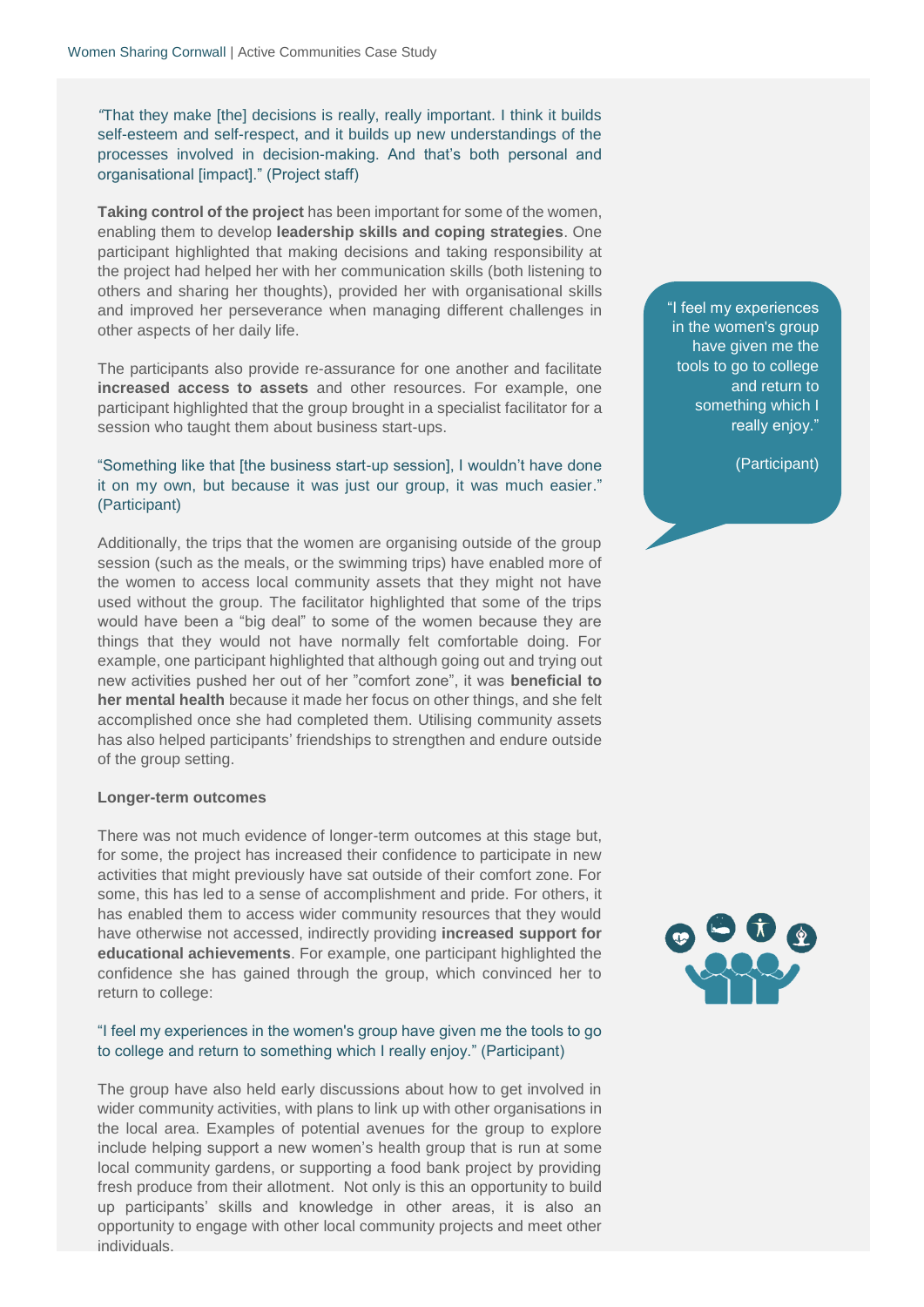While the plans are still in their formative stages, there is clear intent shown by the group **to increasingly participate in community activity**.

#### **What has worked well?**

- **Participants being the decision-makers.** A key success of Women Sharing Cornwall has been the empowerment of participants to decide upon the content of the project's activities, in a safe and supportive environment that allows everyone's views to be heard. Given the need for clinical supervision to appropriately manage the needs of the group, the facilitator is key in ensuring that decisions are made in the best interests of all participants. However, the participants still feel empowered and confident to speak up about the project and to lead its activities.
- Establishing guidelines for the group. Given the differing needs of the members of the group, setting guidelines has been crucial in ensuring participants' needs are met and all risks are appropriately managed. The project lead highlighted the importance of regularly revisiting and reviewing the guidelines with participants to ensure that everyone understands and agrees with them.

#### **What are the lessons?**

- **C** Budgeting for clinical supervision. Although the project was initially going to have a clinical supervisor, personnel changes meant that this did not happen and the role was excluded from the budget. However, in hindsight, the facilitator felt that supervision should have been included because the group is quite high-risk to manage, in relation to ensuring all participants' welfare. The facilitator for Women Sharing Cornwall is a trained clinical supervisor, but through the project she has to provide for her own supervision time and the group preparation time (including the associated costs), which is not sustainable. It should be necessary for all similar projects to have a clinical supervisor in place and budget for facilitator preparation time.
- Implementing a project management system. The facilitator highlighted that it would have been helpful for People's Health Trust to provide support with setting up a project management system. Although the application process did necessitate that some systems were set up, it would have been helpful to have a basic template from the Trust.

#### **The future**

It is likely that the group will continue beyond the Active Communities funding period given the demand and need for it in the area, and discussions are beginning in the group to explore the ways in which they can continue to sustain the activities. As highlighted, the move to the new premises in autumn 2017 has led to an increased sense of collective aspiration within the group, and they have begun discussing how they might organise fundraising activities. The group have identified that it is important to build up their reserves, in the event of not being able to secure

Ş.